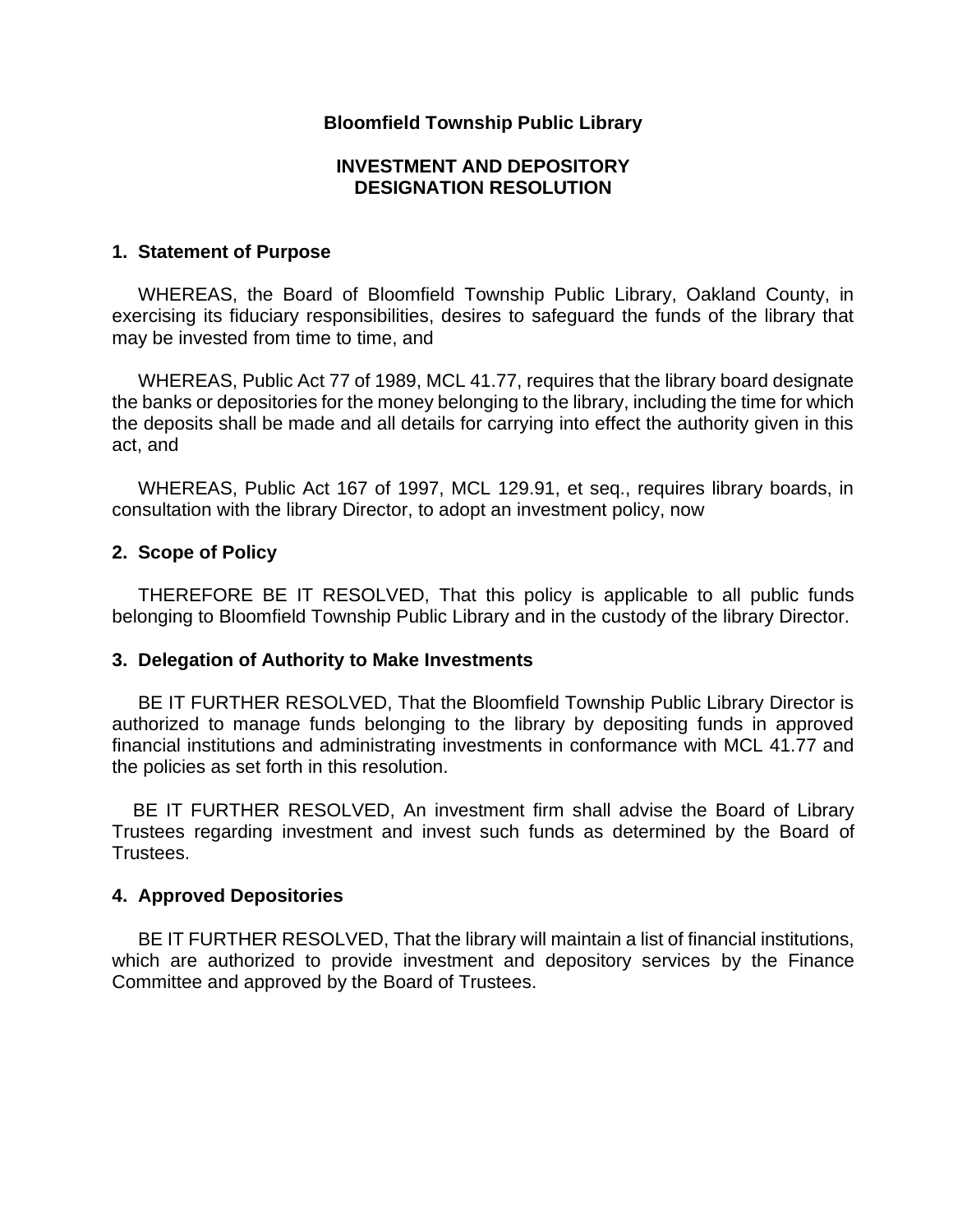## **Page 2 Bloomfield Township Public Library Investment And Depository Designation Resolution**

## **5. Safekeeping and Custody of Deposits and Investments**

BE IT FURTHER RESOLVED, That the Director shall recommend financial institutions for approval for the safekeeping of library funds based on an evaluation of the performance and solvency of the institution, as well as past performance in exercising due care and prudence in managing the custody of library funds held in trust, if applicable. The Director shall periodically evaluate approved and potential financial depositories and shall make recommendations as to appropriate changes in approved depositories when warranted.

 BE IT FURTHER RESOLVED, The Director may elect to have certificates and other evidence of investments held by a financial institution, provided that the financial institution presents to the library Director sufficient documentation and acknowledgment of the investment instruments held on behalf of the library.

 To satisfy safekeeping and custody qualifications, financial institutions must document a minimum capital requirement of at least \$10,000,000 and at least five years of operation. All financial institutions shall be pre-qualified by supplying the following:

- Audited financial statements,
- Proof of NASD certification or FDIC insurance,
- Proof of state registration and

- Certification of having read, understood and agreement to comply with the Bloomfield Township Public Library investment policy.

 The Director shall annually examine the financial condition and registrations of qualified financial institutions by obtaining annual updates of the information listed above.

#### **6. Authorized Investment Instruments**

BE IT FURTHER RESOLVED, That when the Director's analysis of the library's cash flow requirements reveals that surplus funds will not be required to meet current expenditures for a specific length of time, the Director is authorized to make prudent investments for a length of time that will provide a reasonable return on investment, yet ensure that such funds will be available when needed and will not be exposed to undue risk.

The Director is authorized to invest library funds only in the following instruments: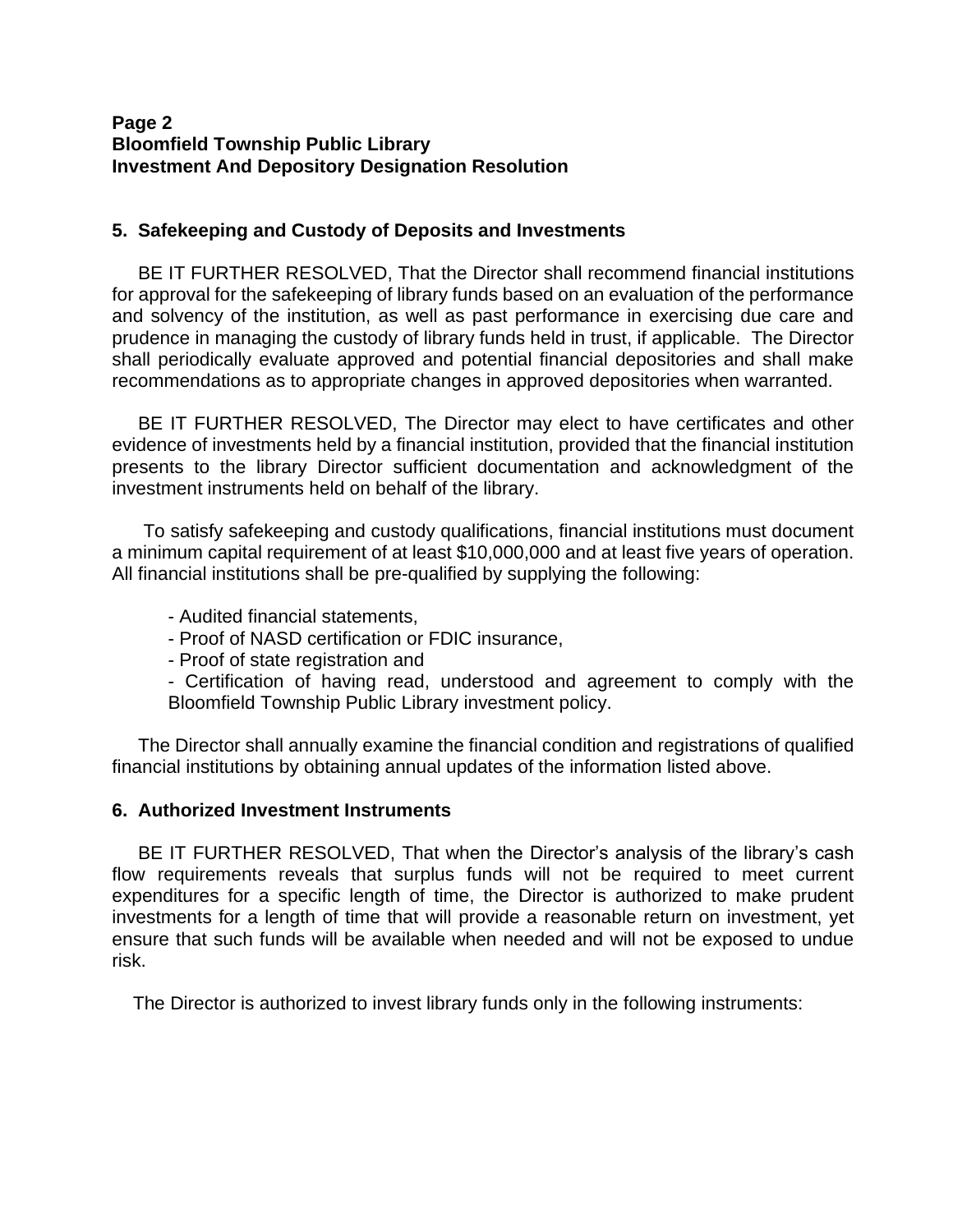### **Page 3 Bloomfield Township Public Library Investment And Depository Designation Resolution**

 *a)* In bonds, securities, and other obligations of the United States, or an agency or instrumentality of the United States in which the principal and interest is fully guaranteed by the United States. This subdivision shall include securities issued or guaranteed by the Governmental National Mortgage Association, Federal National Mortgage Association, Federal Home Loan Mortgage Corporation, or the Federal Home Loan Banks;

**b**) In certificates of deposit, savings accounts, investment pools organized under the surplus funds investment pool act, 1982 PA 367, 129.111 to 129.118, deposit accounts, or depository receipts of a bank which is a member of the Federal Deposit Insurance Corporation or a savings and loan association which is a member of the Federal Savings and Loan Insurance Corporation or a credit union which is insured by the National Credit Union Administration, but only if the bank, savings and loan association, or credit union meets all criteria as a depository of public funds contained in state law

 *c)* In mutual funds registered under the Federal Investment Company Act of 1940, composed of the investment vehicles described above that are AAA rated by Standard & Poor's, have maturities of five years or less, are readily marketable, and have significant trading volume within a continuous market. Mutual funds may also include securities whose net asset value per share may fluctuate on a periodic basis.

#### **7. Investment Objectives**

 BE IT FURTHER RESOLVED, That the objectives of this policy are foremost, to maintain safety of principal of library funds; secondarily, to maintain a diversified investment portfolio; maintain adequate liquidity, and achieve a market rate of return on relatively safe investment instruments.

 To accomplish these objectives, decisions and actions involving the library's investment portfolio shall meet the following criteria:

 **Safety:** Safety of principal is the foremost objective of Bloomfield Township Public Library's investment practices. Investments shall be undertaken in a manner that seeks to ensure the preservation of capital in the overall investment portfolio. The Director shall minimize credit risk by investing only in the safer types of securities, pre-qualifying financial institutions, intermediaries, and advisers with whom the library will do business; and diversifying the investment portfolio so that the impact on the investment portfolio resulting from losses on individual securities will be minimized.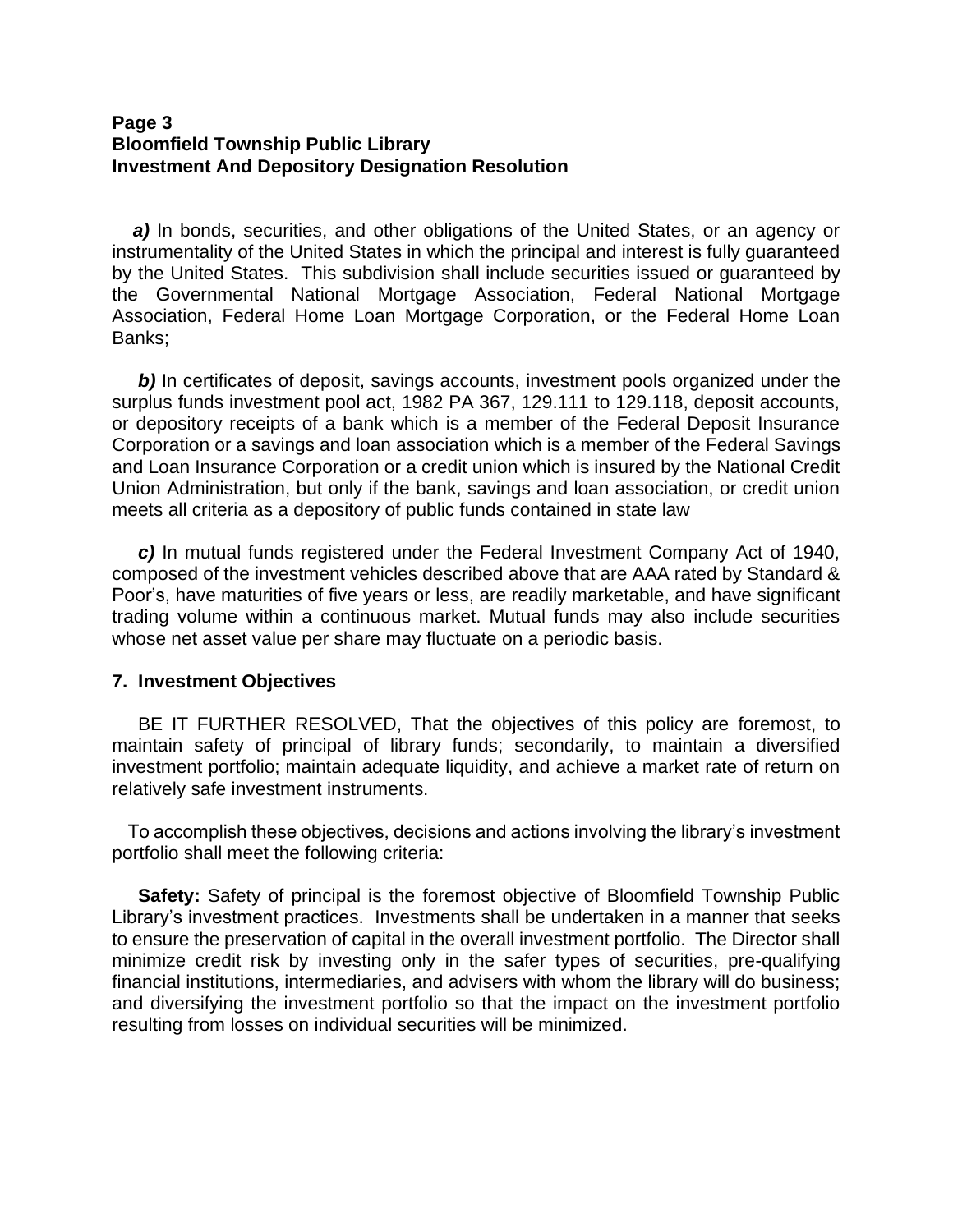## **Page 4 Bloomfield Township Public Library Investment and Depository Designation Resolution**

 **Diversification:** The investments shall be diversified by avoiding over concentration in securities from a specific issuer or business sector, excluding U.S. Treasury securities. Investments shall have varying maturities. Investment instrument selection shall avoid high credit risks and shall include use of readily available funds, such as local government investment pools or mutual funds to maintain sufficient liquidity.

 **Liquidity:** The investment portfolio shall remain sufficiently liquid to meet all operating requirements that may be reasonably anticipated. Securities shall have maturity date concurrent with cash flow needs. Securities with active secondary or resale markets, as well as money market mutual funds offering same-day liquidity for short-term funds shall also be used to ensure liquidity. The Director shall minimize interest rate risk by avoiding the need to sell securities prior to maturity and investing operating funds primarily in short term-securities, money market mutual funds or similar public investment pools. Securities shall not normally be sold prior to maturity except to minimize loss of principal; to improve the quality, yield or target duration in the portfolio, or to meet liquidity needs.

 **Return on Investment:** The investment portfolio shall be designed to attain a market average rate of return during budgetary and economic cycles while taking into account investment risk constraints and liquidity needs. Return on investment is of secondary importance compared to safety and liquidity objectives. The core of investments is limited to relatively low-risk securities, and a fair rate of return relative to risk is assumed.

## **8. Standard of Prudence**

 BE IT FURTHER RESOLVED, That the Director shall make such investments and only such investments as a prudent person would make in dealing with the property of another, having in view the preservation of the principal and the amount and regularity of the income to be derived.

 The standard of prudence to be used shall be the "prudent investor" standard and shall be applied in context of managing an overall portfolio.

## **9. Statement of Ethics**

 BE IT FURTHER RESOLVED, That the library Director shall refrain from personal business activity that could conflict with the proper execution and management of library investments, or that could impair the library Director's ability to make impartial investment decisions.